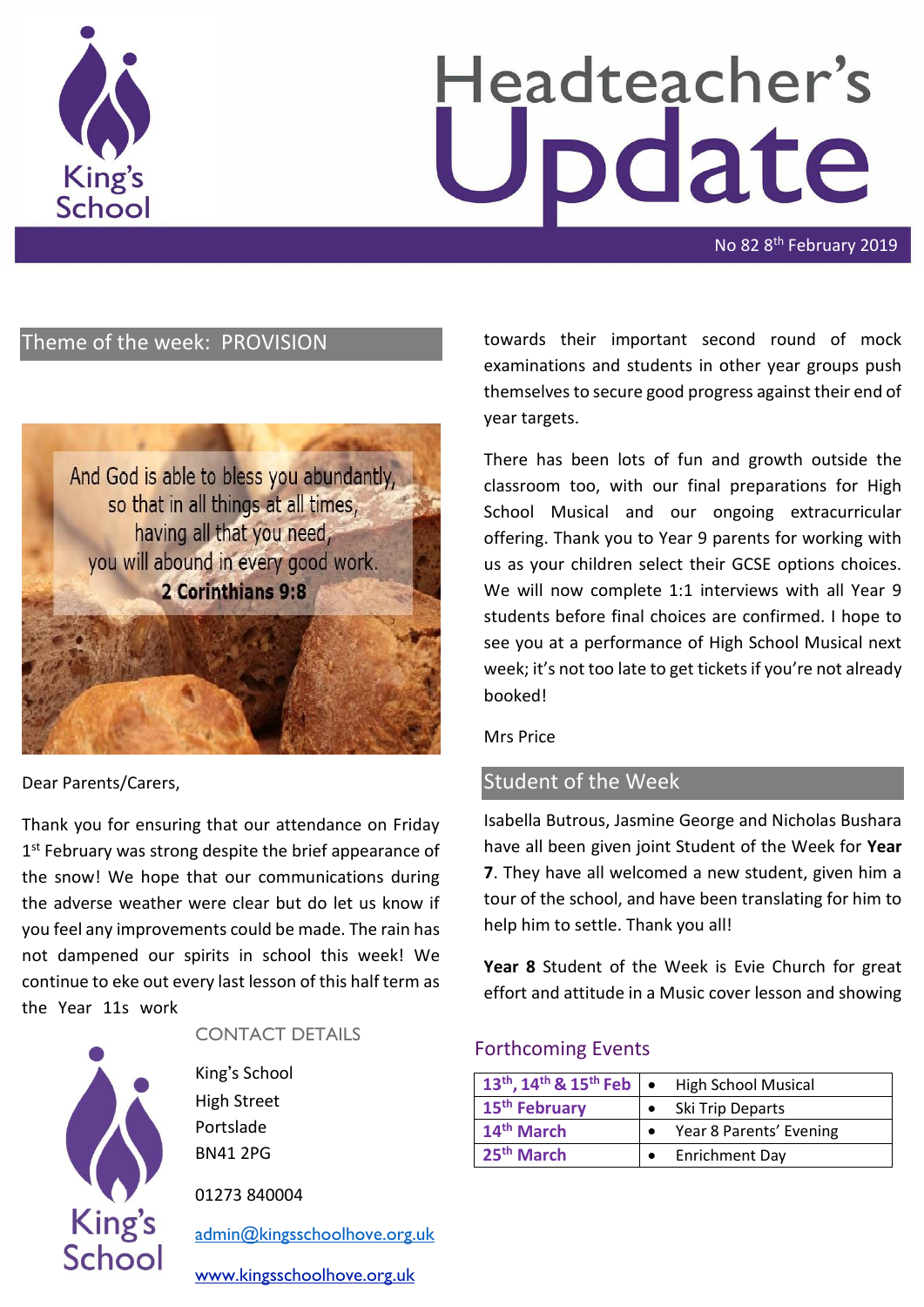## **King's School**

our school values in her work and ethos in French as well!

Nominated in **Year 9** is Sophie Knight this week for being an outstanding student, always working very hard, helping out in the school and being such a good role model for our younger students. She also scored 100% on her Computing assessment which Mrs Orford-Kemmish found incredible!

Eden Kong is **Year 10** Student of the Week for helping out another student during a Geography lesson on proportional circles, as well as receiving 93% in his designing principals technology assessment – well done!

Luke Dyer is Student of the Week in **Year 11** for continuously upholding school values – thank you Luke!

## Ski Trip

Our Ski Trip to Matrei departs next Friday 15<sup>th</sup> February. The final parents' evening took place on Tuesday this week and we are really excited to hit to the slopes!

A final reminder that students on the trip should attend school in appropriate travelling clothes on Friday 15<sup>th</sup> February (they will need to wear their trip hoodies as they board the coach at 3:30pm).

Students should arrive at school for 8am in the morning and should deposit their baggage (one medium sized bag and one piece of hand luggage) in PLUS1 before the start of lessons at 8:30am. Staff will be on hand to supervise their baggage hand in. They will then attend normal lessons for the day and will have a special final assembly at 12:50pm.

At 3pm they will gather in the hall where they will be given final instructions on collecting their baggage and boarding the coach. Updates on the trip's progress for the journey home will be given via the school's Twitter page (which publishes automatically to the home page of the school website). Students will also be encouraged to contact parents/carers with updates via their own mobile phones. We hope that everyone has a wonderful trip!

#### Contacting Students During the School Day

Students are allowed mobile phones in school but they **should be switched off and in their bags at all times** between 8:00am and 3:00pm, unless they are in the games room at break/lunch when they are permitted to use them to play games.

If students need to contact you during the school day they are asked to go to the front office to ask permission to use their phones/to use a school phone.

**Please support our policy on mobile phones by not contacting your children directly on their mobile phones during the school day.** If you need to get a message to your child please contact the school office who will forward the message for you.

#### Permanent Site Update

Work on our permanent site continues on schedule for an early August handover. This week Mrs Price has been attending meetings related to signage and wayfaring as well as lock suiting. Our signage system will be simple and clear and will contain visuals, as well as words, to support students with specific learning difficulties and visual impairments. As you might expect the King's purple is a consistent theme!

## Brighton Science Festival

Half-Term is all about getting busy-busy-busy. The world needs creativity, and here you will find it. Here your children will think impossible thoughts and do impossible things. For information on the events that are happening in Brighton please follow the link below.

**BRIGHTON SCIE CO FESTIVAL** 

*Mrs Coles, Head of Science*  <http://www.brightonscience.com/events/>

## Half Term Year 11 Revision

We will be offering targeted revision classes to Year 11 students during the upcoming holidays on Wednesday 20<sup>th</sup>, Thursday 21<sup>st</sup> and Friday 22<sup>nd</sup> February. You will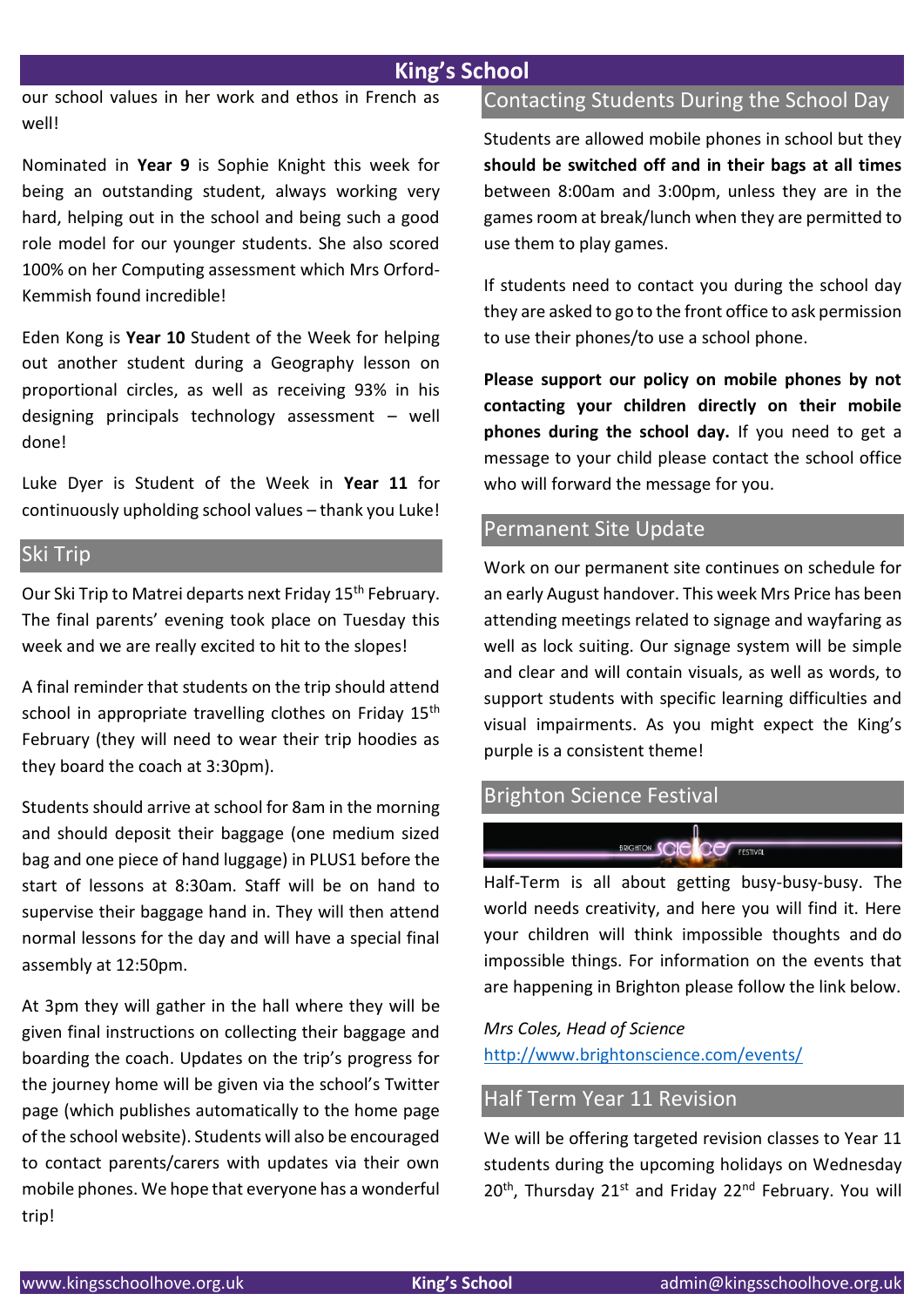## **King's School**

have received and email from me already if your son/daughter has been invited to one of these sessions.

Some sessions have limited places, so please do let me know if your child isn't able to attend a session as we may be able to reallocate their place. As we go to press we are looking at the possibility of also offering an additional History session, and we will be in touch with parents separately on this once confirmed.

Students may attend sessions in appropriate casual clothes. They may bring in drinks and snacks. As ever, please ensure your child does not bring any nuts or nutbased products with them. Students will be allowed off site in between sessions if they are attending a morning and an afternoon session. No lunch service will be provided in school.

#### *Mr Cooke, Deputy Headteacher*

## Revision Tips- Eat the frog!

It is human nature to avoid the difficult things we don't want to do and instead focus on the easier things we know we can achieve. We adults appreciate that procrastination can often feel productive and can boost our sense of achievement but when it comes to revision it's not going to help.

If a student focuses on the things they can already do and ignores what they can't then they won't make much progress. They need to eat that frog! Blame Mark Twain for the phrase and Google the expression if you don't know it.

Help students organise their revision with a simple red, amber, green colour coding system. Green is already known/understood, amber needs some attention and red are the frogs. They should start by focussing their



revision by making notes on, memorising and practicing questions on the red topics. Slowly their topic list should first turn amber and then eventually green.

## Year 10 Geography Fieldtrip in Brighton

Year 10 geographers have been out and about in Brighton collecting fieldwork data for their GCSE. We were investigating the hypothesis: 'The quality of life improves as you get further away from the CBD'. We looked at land use, traffic and environmental quality at each site and tried to assess the quality of life for residents.

It is very difficult to judge quality of life if you don't live somewhere but our geographers were very mature and considered in their thoughts about areas.

Ms Tremlett and I were particularly impressed with our students as they worked hard and didn't moan (too much!) about the range of weathers we experienced. Thank you to Ms Tremlett for bringing spare gloves and a hot water bottle which kept us warm!

We are already looking forward to our next trip to Lewes in March.

#### *Mrs Weir, Head of Geography*

#### Recruitment News!

We are very pleased to announce that this week we have appointed Mr S. Bailey to join our English department. Mr Bailey brings a wealth of teaching experience and will begin after the Easter break.

**We continue to have vacancies for Exam Invigilators**. If you would like to support the school by joining our invigilation team, or if you know someone else who would, blease please email [vacancies@kingsschoolhove.org.uk.](mailto:vacancies@kingsschoolhove.org.uk) We have a range of shifts that need filling, so provided you have some availbiltiy during our February mocks and Summer GCSEs we would love to hear from you. Please contact Eleanor Edwards via the school office for more information.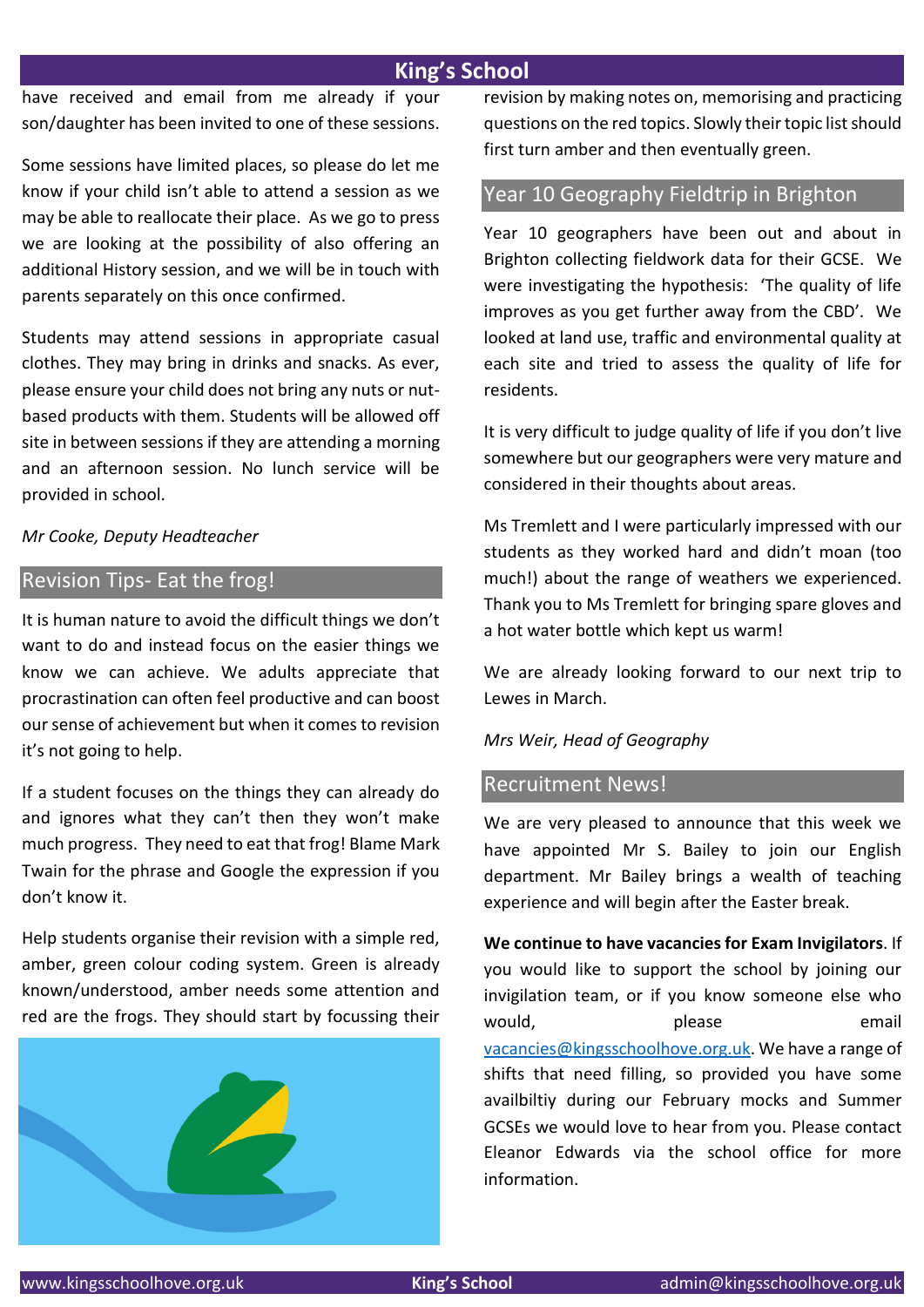#### **King's School**

## Woolly Hat Day

King's are supporting a Brighton & Hove wide initiative by Off the Fence to raise much needed funds to support the work they do with the homeless community across our city.

All you need to do is wear your favourite woolly hat on Friday 15<sup>th</sup> February and



donate £1 by texting WOOL19 to 70070 or donate via the collection box in the main reception.

#### Parent Prayer

We are really grateful for such a positive half term so far. Please be praying for us in this busy coming last week. Pray for safety for our students who will be offsite, busy rehearsing for High School Musical performances; that any nerves would be calmed, performances would be really successful and the event would be really enjoyable for all. We also want to pray for our students and staff who will be going on the ski trip; for safety in travel, on the slopes and for really positive relationships to be built.

Please do have our Year 11 students in your thoughts and prayers over the coming weeks. As they face their second round of mocks, pray that practising these exams would be really beneficial. Especially pray for those who are feeling anxious and overwhelmed. Pray that we would be able to support and encourage them well.

Continue to pray for our new building, growing on the hill in Hangleton. We are so grateful for the opportunities it will offer. Please be praying as we begin to develop links within the community; that God would enable us to build really good relationships with churches and organisations and that as a school we can serve the community well.

#### In Case You Missed It…

Messages that were sent home via ParentPay this week were:

- A request for consent for Year 10 Geography students taking part in the fieldtrip to Lewes
- Information about buying Science GCSE revision guides
- Information on the GCSE Ace Your Exams workshop
- Remider to get your High School Musical tickets via ParentPay soon!

## **RRISON Celebrate Valentine's Day**

## **Thursday 14th February**

Lady & Tramp's Spaghetti Meatballs Moonlight Mushroom Stroganoff & **Romantic Rice** 

served with **Gushing Garlic Bread, Kissing Courgettes** & Serenading Sweetcorn

Cupid's Arrow Apple & Berry Cobbler **Chocolate I Love You S'More** 

Cherished Chicken Saag & Rice **Tunnel of Love Quorn Pasta Bake**